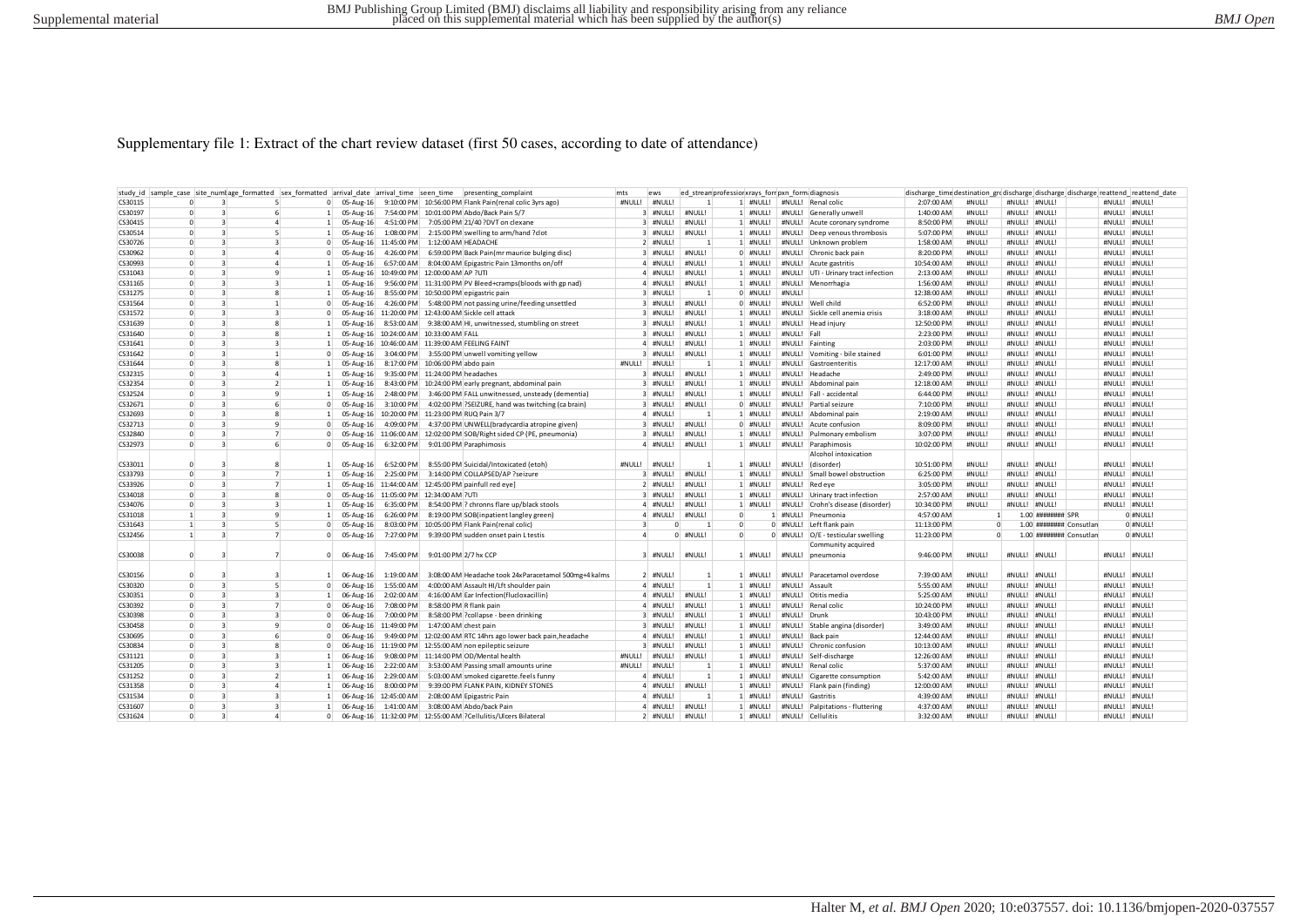Supplementary material 2, assessment of clinical adequacy questions

Excel spread sheet sent to each reviewer to complete for all records. One column for each record – reviewer to fill in id number

|                | Questions <sup>*</sup>          | Insert study ID number from top of record                                                                                             |
|----------------|---------------------------------|---------------------------------------------------------------------------------------------------------------------------------------|
|                |                                 | Drop down response options followed by a cell for free text if                                                                        |
|                |                                 | appropriate                                                                                                                           |
| 1              | Record of the patient's medical | Appropriate                                                                                                                           |
|                | history                         | <b>Or</b>                                                                                                                             |
|                |                                 | Error or omission – but unlikely to have resulted in harm or different                                                                |
|                |                                 | treatment                                                                                                                             |
|                |                                 | Or                                                                                                                                    |
|                |                                 | An error or omission seen that caused a breach in normal guidelines<br>and procedures that would have altered the patient's treatment |
|                |                                 | <b>Or</b>                                                                                                                             |
|                |                                 | An error or omission seen that resulted in significant probability that                                                               |
|                |                                 | the patient might be harmed                                                                                                           |
|                | Free text on rationale or       |                                                                                                                                       |
|                | comment on response to item 1   |                                                                                                                                       |
| $\overline{2}$ | Examination of the patient      | Appropriate                                                                                                                           |
|                |                                 | <b>Or</b>                                                                                                                             |
|                |                                 | Error or omission – but unlikely to have resulted in harm or different                                                                |
|                |                                 | treatment                                                                                                                             |
|                |                                 | Or.                                                                                                                                   |
|                |                                 | An error or omission seen that caused a breach in normal guidelines                                                                   |
|                |                                 | and procedures that would have altered the patient's treatment                                                                        |
|                |                                 | Or                                                                                                                                    |
|                |                                 | An error or omission seen that resulted in significant probability that                                                               |
|                |                                 | the patient might be harmed                                                                                                           |
|                | Free text on rationale or       |                                                                                                                                       |
|                | comment on response to item 2   |                                                                                                                                       |
| 3              | Request for radiography         | Appropriate<br><b>Or</b>                                                                                                              |
|                |                                 | Error or omission – but unlikely to have resulted in harm or different                                                                |
|                |                                 | treatment                                                                                                                             |
|                |                                 | <b>Or</b>                                                                                                                             |
|                |                                 | An error or omission seen that caused a breach in normal guidelines                                                                   |
|                |                                 | and procedures that would have altered the patient's treatment                                                                        |
|                |                                 | <b>Or</b>                                                                                                                             |
|                |                                 | An error or omission seen that resulted in significant probability that                                                               |
|                |                                 | the patient might be harmed                                                                                                           |
|                | Free text on rationale or       |                                                                                                                                       |
|                | comment on response to item 3   |                                                                                                                                       |
| 4              | Treatment plan and decision     | Appropriate<br>Or                                                                                                                     |
|                |                                 | Error or omission – but unlikely to have resulted in harm or different                                                                |
|                |                                 | treatment                                                                                                                             |
|                |                                 | <b>Or</b>                                                                                                                             |
|                |                                 | An error or omission seen that caused a breach in normal guidelines                                                                   |
|                |                                 | and procedures that would have altered the patient's treatment                                                                        |
|                |                                 | <b>Or</b>                                                                                                                             |
|                |                                 | An error or omission seen that resulted in significant probability that                                                               |
|                |                                 | the patient might be harmed                                                                                                           |

Page **2** of **8**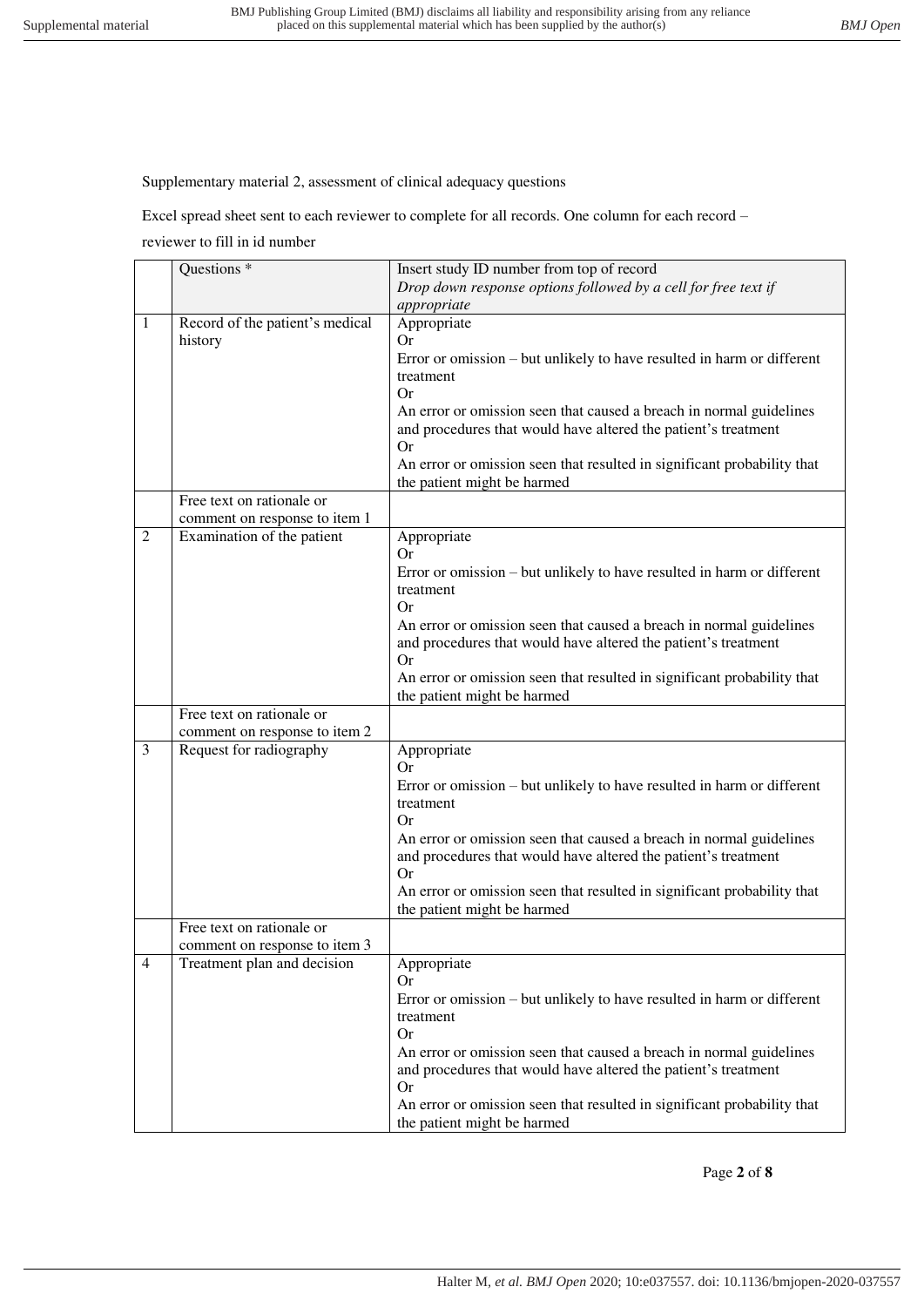|   | Questions <sup>*</sup>           | Insert study ID number from top of record                                                                                |
|---|----------------------------------|--------------------------------------------------------------------------------------------------------------------------|
|   |                                  | Drop down response options followed by a cell for free text if                                                           |
|   |                                  | appropriate                                                                                                              |
|   | Free text on rationale or        |                                                                                                                          |
|   | comment on response to item 4    |                                                                                                                          |
| 5 | Treatment plan and decision      | <b>YES</b>                                                                                                               |
|   | reviewed by senior doctor        | <b>Or</b>                                                                                                                |
|   |                                  | N <sub>O</sub>                                                                                                           |
| 6 | Advice given                     | Appropriate                                                                                                              |
|   |                                  | Or                                                                                                                       |
|   |                                  | Error or omission – but unlikely to have resulted in harm or different                                                   |
|   |                                  | treatment                                                                                                                |
|   |                                  | Or                                                                                                                       |
|   |                                  | An error or omission seen that caused a breach in normal guidelines                                                      |
|   |                                  | and procedures that would have altered the patient's treatment                                                           |
|   |                                  | Or                                                                                                                       |
|   |                                  | An error or omission seen that resulted in significant probability that                                                  |
|   |                                  | the patient might be harmed                                                                                              |
|   | Free text on rationale or        |                                                                                                                          |
|   | comment on response to item 6    |                                                                                                                          |
|   |                                  |                                                                                                                          |
| 7 |                                  |                                                                                                                          |
|   | Follow-up                        | Appropriate<br>Or                                                                                                        |
|   |                                  |                                                                                                                          |
|   |                                  | Error or omission – but unlikely to have resulted in harm or different<br>treatment                                      |
|   |                                  | Or                                                                                                                       |
|   |                                  |                                                                                                                          |
|   |                                  | An error or omission seen that caused a breach in normal guidelines                                                      |
|   |                                  | and procedures that would have altered the patient's treatment<br>Or                                                     |
|   |                                  |                                                                                                                          |
|   |                                  | An error or omission seen that resulted in significant probability that                                                  |
|   | Free text on rationale or        | the patient might be harmed                                                                                              |
|   | comment on response to item 7    |                                                                                                                          |
| 8 |                                  | Doctor                                                                                                                   |
|   | In your view what type of        | Or                                                                                                                       |
|   | clinician attended this patient? |                                                                                                                          |
|   |                                  | Physician associate<br>Or                                                                                                |
|   |                                  | Unable to decide                                                                                                         |
|   | Free text on rationale or        |                                                                                                                          |
|   | comment on response to item 8    | * Review questions taken from Sakr et al study <sup>17</sup> comparing patients attended by advanced nurse practitioners |

with doctors in the ED.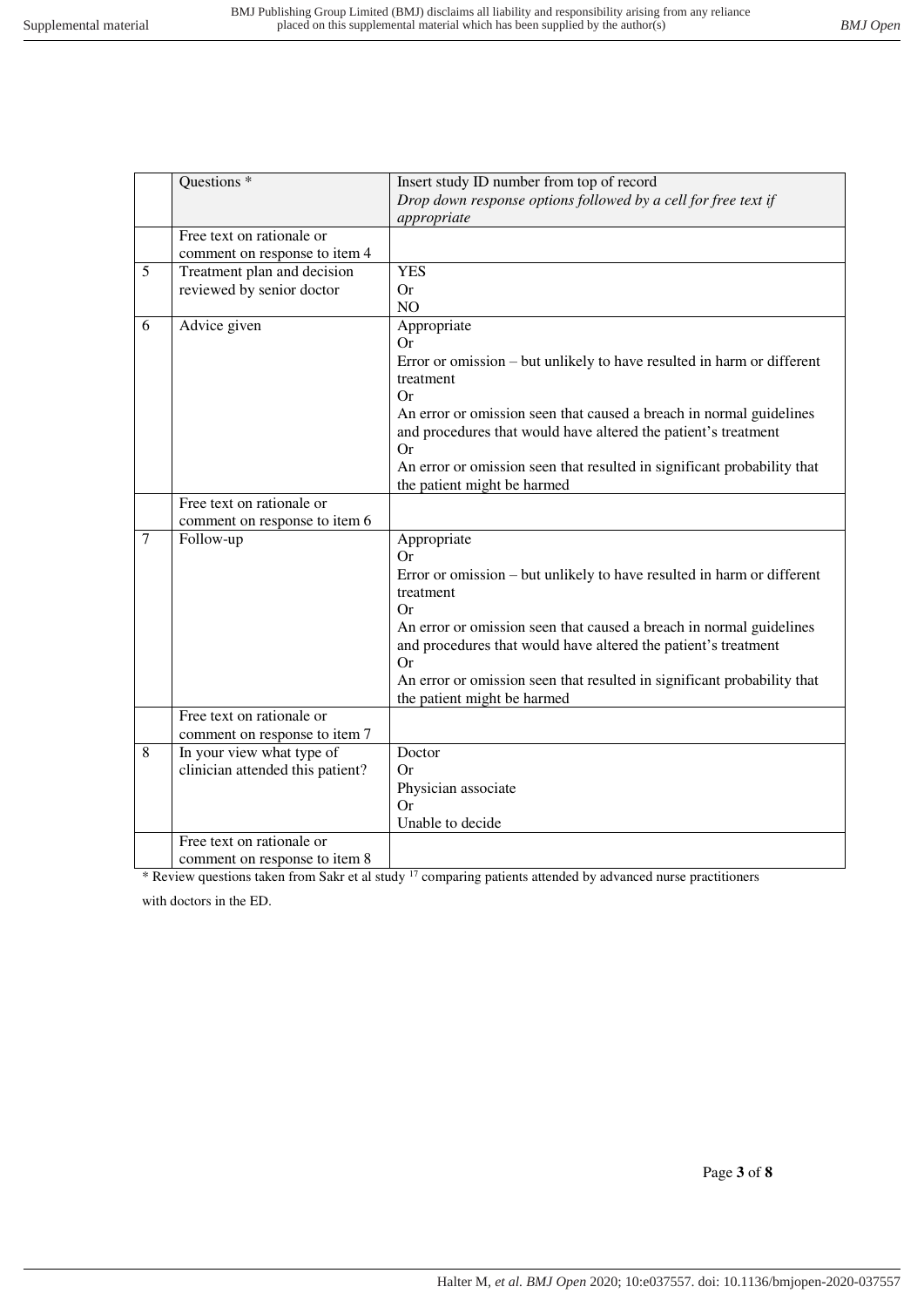Supplementary file 3: Observation guide



# **OBSERVATION: AIDE MEMOIRE for researchers**

Our observation aims to support answering the four study research questions but specifically to provide data on impact on organisation of services, other team members working practices and team relationships.

We wish to be able to consider this in terms of:

- Acceptability -how do they appear to be viewed or treated by others?
- Appropriateness how are they observed in terms of safety e.g. how do they check, how are they checked upon, how are they supervised?
- Equity who receives the PA service; do any patient groups appear to be over represented?
- Efficiency how do they appear to contribute to this? How are issues, such as prescribing, worked around?
- Effectiveness are the outcomes of PA care or contribution to the team observed?

We are observing context, relationships and activities.

# **Conduct of the observation**

- Put up approved notices of our observation activity in the study setting places advised by the clinical team
- Provide the PA with the approved script to inform patients/ patients' representatives to gain permission for the researcher's presence. Each patient is to be asked for permission.
- Researcher to maintain an unobtrusive presence
- Record observations in the ethnographic tradition take detailed unstructured notes, bearing in mind the importance of capturing context, relationships and activities
- Record as much as possible at the time and add as soon as possible afterwards
- Length of observation to be pre-planned but also to allow for flexibility according to the PA's wishes, the demands of the clinical setting and researcher's length of focus
- Allow the PA to see the notes at any point

# **After the observation**

- Add to the notes as soon as possible where detail was not able to be captured at the time
- Maintain a reflective diary associated with the observation conduct and analytical processes.
- Discuss the observation with local research team members to promote group understanding and consistency across researchers
- Transfer data into NVivo software.

Page **4** of **8**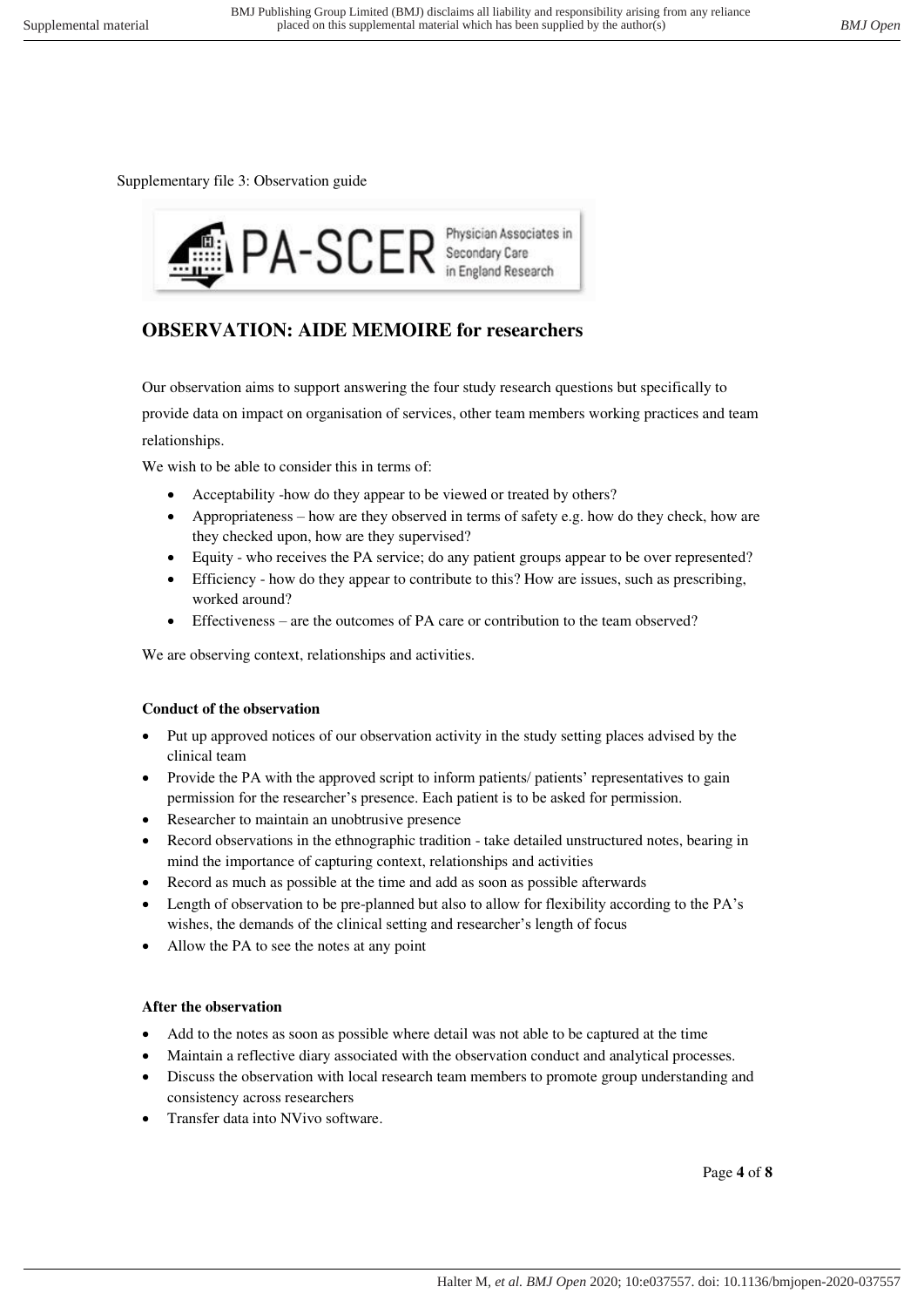Supplementary data file 4: Tailored topic guides for the interview

#### **Topic guide for senior managers and clinicians**

Topic areas

- Confirm the person's job role
- Ask them to describe their involvement with physician associate employment in the hospital to date
- Ask questions on the factors supporting the adoption of the employment of physician associates
- Ask questions on the factors inhibiting the employment of physician associates
- Questions on their views of physician associates' impact on (ask for examples):
	- o Organisation of services
	- o Patient experience and outcomes
	- o Other staff
	- o Costs
- Anything else they would like to say?

**Interviewer to probe** on all answers to ensure the meaning is clear (e.g. that is an interesting point, can you explain a bit more about it ) and check for understanding (e.g. so can I check I have understood you correctly )…….

**Interviewer to check** for any routine management reports or data or evaluations that the hospital team would be willing to share with the researchers.

Thank them and ask if they would like to receive updates on the study and a final summary of the findings. If so could they please give contact details which will be kept separate from the interview data.

#### **Topic guide for physician associate interviews**

#### Topic areas

- Ask them to describe how long they have been a physician associate, how many posts, type and length as a physician associate
- Ask them to describe the work they undertake, with what type of medical/surgical team
- Ask about their supervising doctor and arrangements when they are not there
- Ask questions on their views of the factors supporting the adoption of the employment of physician associate in their experience

Page **5** of **8**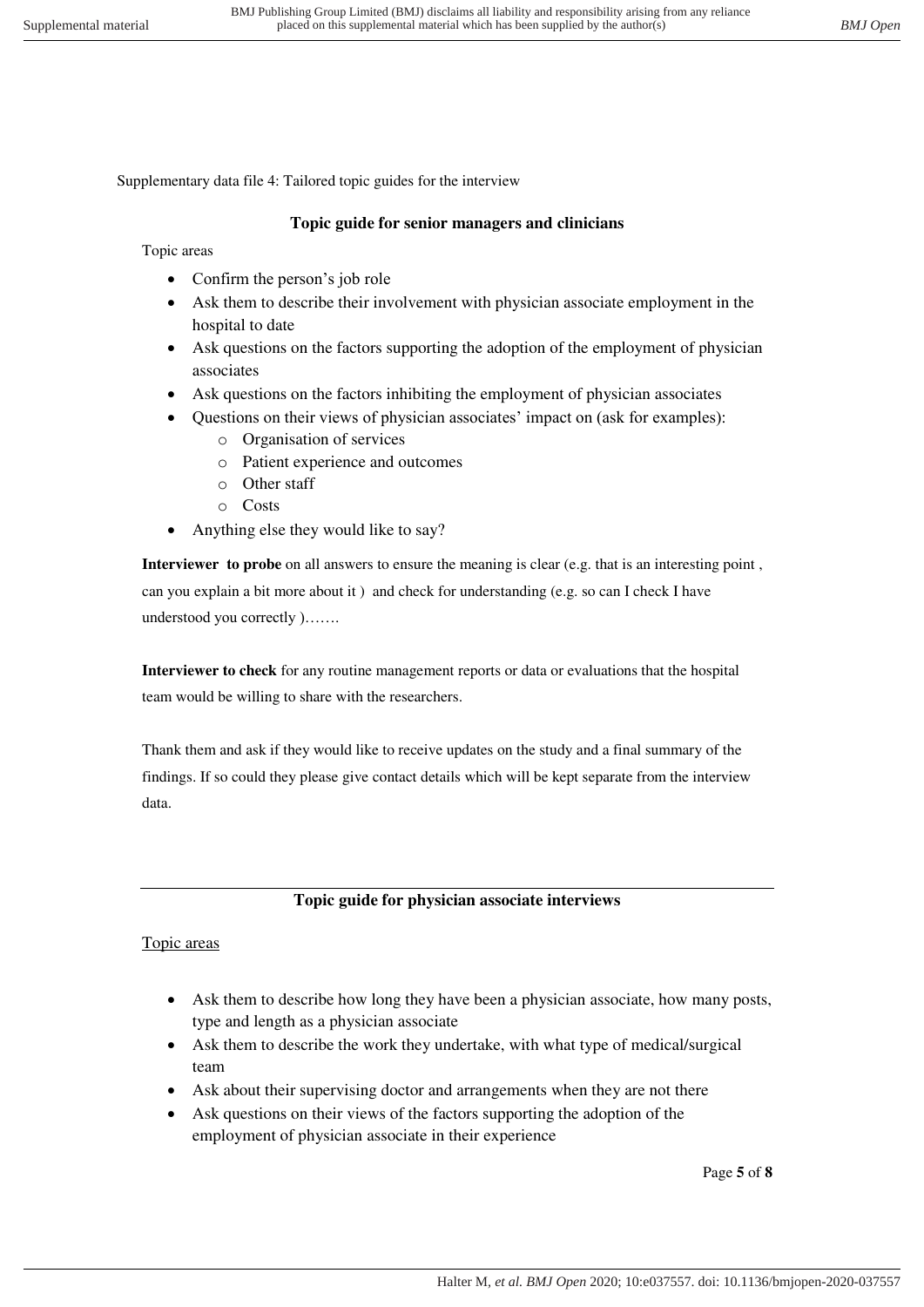- Ask questions on their views of the factors inhibiting the employment of physician associate in their experience
- Ask how they have been received in the hospital as a new type of health professional?
- Ask how they explain to patients, family and staff who they are and what a physician associate is
- Questions on their views of their, or other physician associates, impact on (ask for examples):
	- o Organisation of services
	- o Patient experience and outcomes
	- o Other staff
	- o Costs
- Anything else they would like to say?

**Interviewer to probe** on all answers to ensure the meaning is clear (e.g that is an interesting point, can you explain a bit more about it) and check for understanding (e.g. so can I check I have understood you correctly )…….

**Interviewer to check** for any routine management reports or data or evaluations that the hospital team would be willing to share with the researchers .

Thank them and ask if they would like to receive updates on the study and a final summary of the findings. If so could they please give contact details which will be kept separate from the interview data.

#### **Topic guide for all other types of professionals/managers interviews**

- Confirm the person's job role
- Ask them to describe their involvement with physician associate employment in the hospital to date
- Ask questions on their views of any factors supporting the adoption of the employment of physician associates in their experience
- Ask questions on their views of any factors inhibiting the employment of physician associates in their experience
- Ask their views as to how the PAs have been received in that service/team, and probe for any explanations

Page **6** of **8**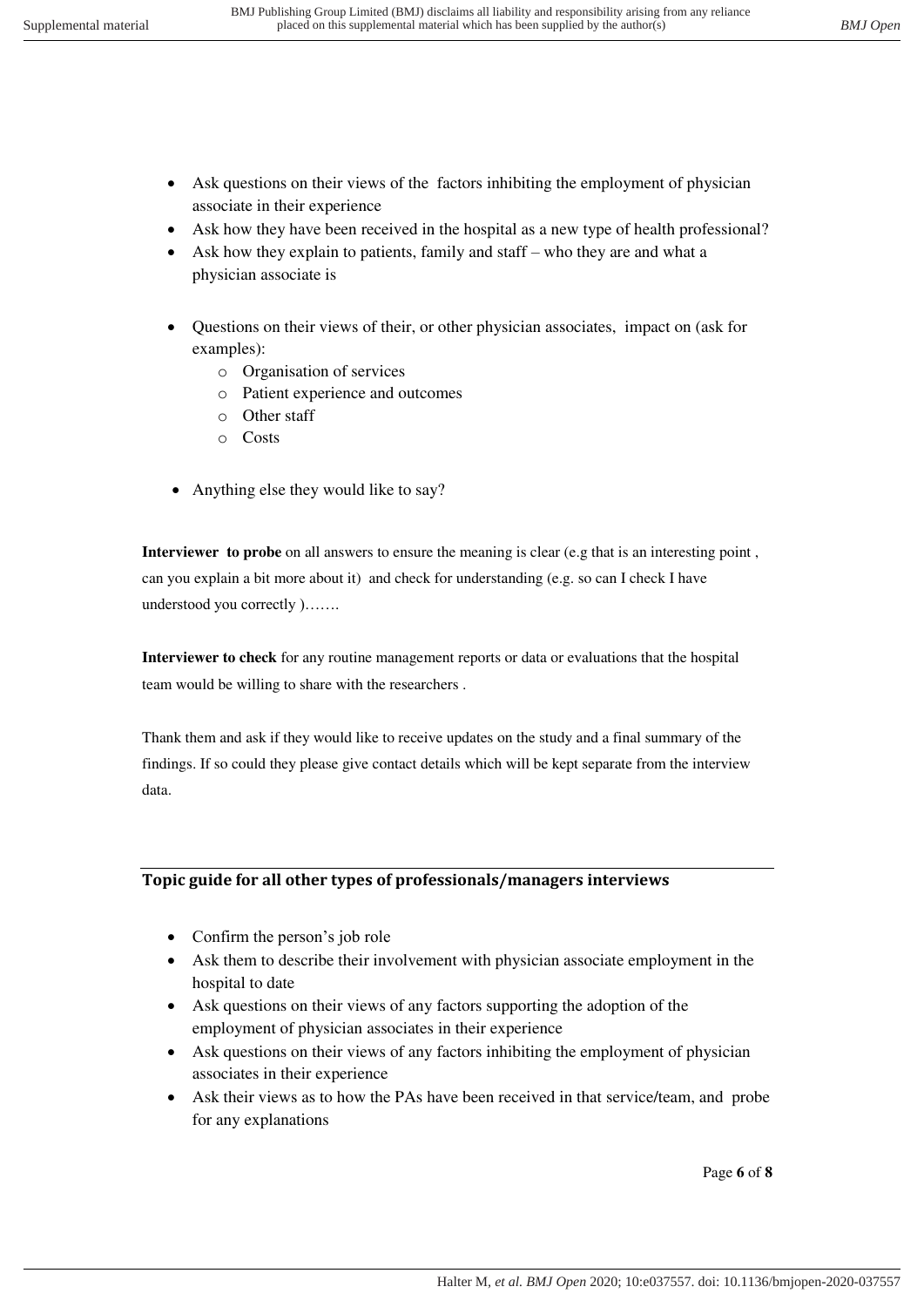- Questions on their views of physician associates' impact on (ask for examples):
	- o Organisation of services
	- o Boundaries between the job roles of different types of professionals e.g. with nurses
	- o Patient experience and outcomes
	- o Other staff
	- o Costs
- Anything else they would like to say?

**Interviewer to probe** on all answers to ensure the meaning is clear (e.g that is an interesting point, can you explain a bit more about it ) and check for understanding (e.g. so can I check I have understood you correctly )…….

**Interviewer to check** for any routine management reports or data or evaluations that the hospital team would be willing to share with the researchers.

Thank them and ask if they would like to receive updates on the study and a final summary of the findings. If so could they please give contact details which will be kept separate from the interview data.

# **Topic guide for patient interviews**

# Topic areas

- Confirm the person is/has been a patient
- Ask them to outline the type of care they have been in receipt of without giving personal medical details e.g. in patient for x days
- Confirm the patient has met the physician associate
- Explore what sort of involvement the physician associate has had with them
- Ask them how they understand the role of the physician associate in the medical/surgical team
- Ask them how they found receiving care from a physician associate
- If they were to need similar medical or surgical care, would they be content to receive similar care from a physician associate in the future as they had this time (and can

Page **7** of **8**